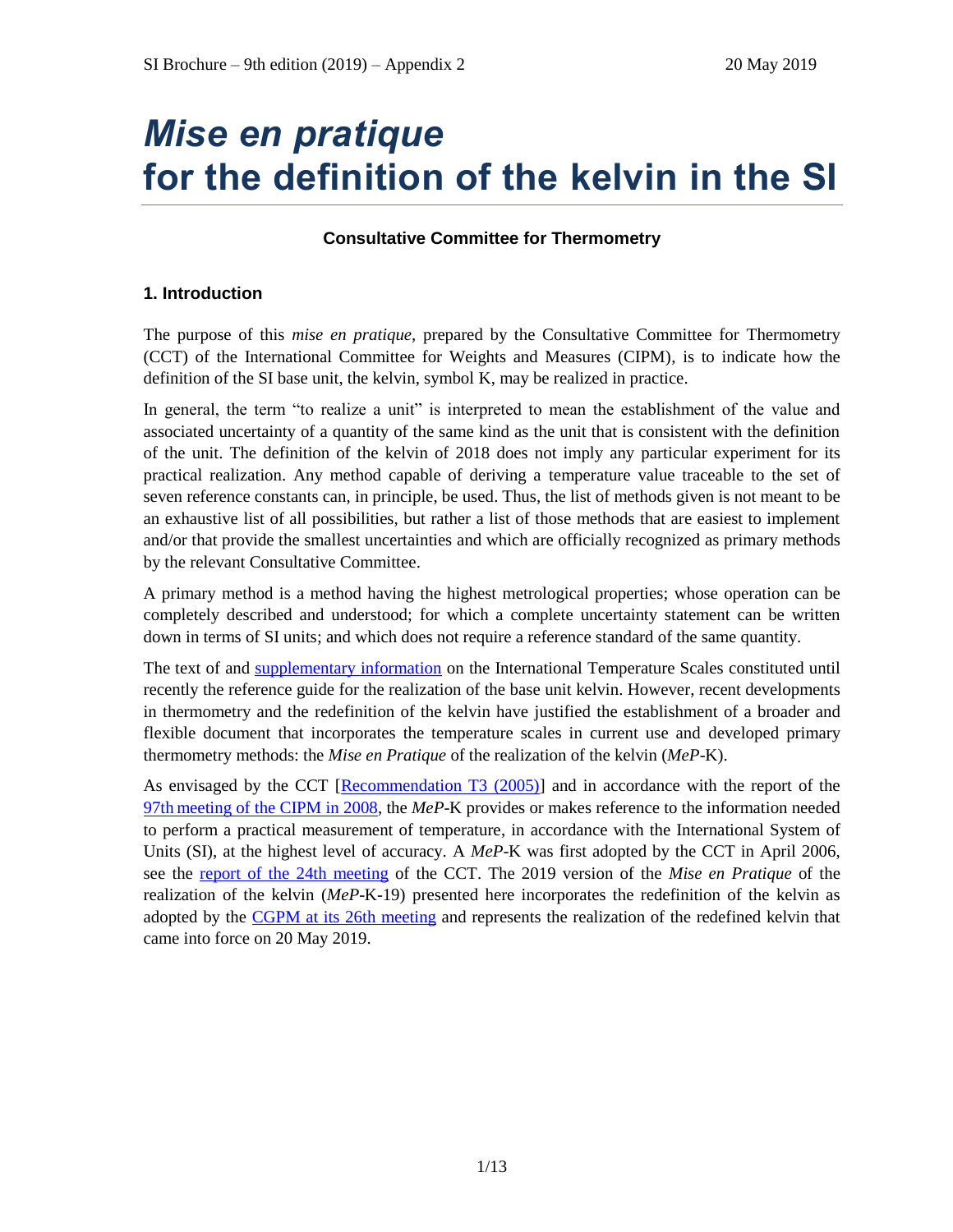# **2. Definition of the kelvin**

The definition of the kelvin, SI base unit of temperature, is as follows [\[1\]:](https://www.bipm.org/utils/common/pdf/si_brochure_9.pdf)

 **The kelvin, symbol K, is the SI unit of thermodynamic temperature. It is defined by taking the fixed numerical value of the Boltzmann constant** *k* **to be**  1.380 649 × 10<sup>-23</sup> when expressed in the unit J K<sup>-1</sup>, which is equal to kg m<sup>2</sup> s<sup>-2</sup> K<sup>-1</sup>, **where the kilogram, metre and second are defined in terms of**  $h$ **,**  $c$  **and**  $\Delta v_{C_{\rm ss}}$ **.** 

(*h* is the Planck constant, *c* is the speed of light in vacuum and  $\Delta v_{\text{Cs}}$  is the caesium frequency corresponding to the transition between the two hyperfine levels of the unperturbed ground state of the <sup>133</sup>Cs atom.) This definition implies the exact relation  $k = 1.380\,649 \times 10^{-23}$  J/K. Its effect is that one kelvin is equal to the change of thermodynamic temperature *T* that results in a change of thermal energy *kT* by 1.380 649  $\times$  10<sup>-23</sup> J.

Prior to 2018 the kelvin was defined as the fraction  $1/273.16$  of the thermodynamic temperature  $T_{\text{TPW}}$ of the triple point of water  $[13<sup>th</sup> CGPM$  meeting in 1967, Resolutions 3 and 4]. The kelvin is now defined in terms of the SI derived unit of energy, the joule, by fixing the value of the Boltzmann constant *k*, which is the proportionality constant between thermodynamic temperature and the associated thermal energy *kT*. The new definition has its origin in statistical mechanics, where thermodynamic temperature is a measure of the average thermal energy per degree of freedom in the system. In principle, the natural unit of thermodynamic temperature is the joule and a separate base unit for temperature is not required. However, for historical and in particular for practical reasons, the kelvin remains a base unit of the SI. The explicit-constant definition is sufficiently wide to encompass any form of thermometry, where the *MeP*-K provides guidance on the practical realization of the kelvin.

It remains common practice to call the difference *T* - 273.15 K Celsius temperature, symbol *t*. The unit of Celsius temperature is the degree Celsius, symbol °C, which is by definition equal in magnitude to the kelvin.

The value of *k* adopted for the new definition is the [2017 CODATA value \[2\].](https://doi.org/10.1088/1681-7575/aa950a) This ensures that the best estimate of the value of  $T_{\text{TPW}}$  remains 273.16 K. One consequence of the 2018 definition is that the former relative uncertainty in the determination of k,  $3.7 \times 10^{-7}$ , is transferred to the temperature of the triple point of water,  $T_{\text{TW}}$ . The standard uncertainty of  $T_{\text{TW}}$  is hence now  $u(T_{\text{TW}}) = 0.1 \text{ mK}$ .

The CCT is not aware of any thermometry technology that provides a significantly reduced value of  $u(T_{TPW})$ . Consequently, it is unlikely that the value of  $T_{TPW}$  will be modified in a foreseeable future. On the other hand, the reproducibility of  $T_{TPW}$ , realized in water triple point cells and applying isotopic corrections<sup>1</sup>, is better than 50  $\mu$ K. Experiments requiring ultimate accuracy at or close to  $T<sub>TPW</sub>$  will continue to rely on the reproducibility of the triple point of water. Although the value  $T<sub>TPW</sub>$ is not a fundamental constant, the triple point of water is an invariant of nature with the inherent long-term stability of fundamental constants.

Direct measurements of thermodynamic temperature require a primary thermometer based on a wellunderstood physical system whose temperature can be derived from measurements of other quantities, as described in the following sections. Unfortunately, primary thermometry is usually

 <sup>1</sup> Recommendation 2, CI-2005 of the CIPM clarified the definition of the triple point of water by specifying the isotopic composition of the water to be that of Vienna Standard Mean Ocean Water (V-SMOW).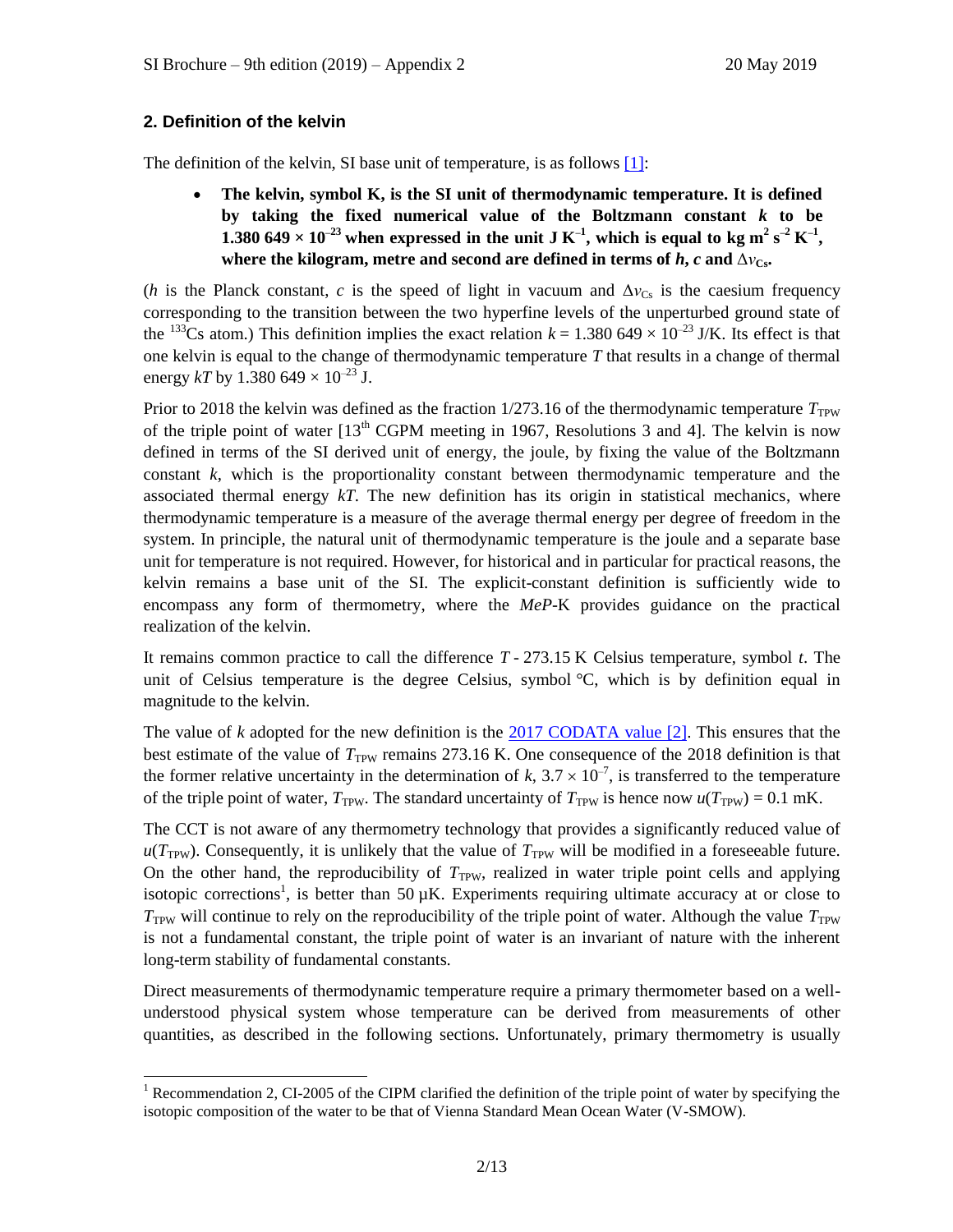complicated and time consuming, and is therefore rarely used as a practical means of disseminating the kelvin. As a practical alternative, the International Temperature Scales provide internationally accepted procedures for both realizing and disseminating temperature in a straightforward and reproducible manner, see Section 5.

# **3. Nomenclature (taxonomy of methods)**

The purpose of this section is to clarify the terms that will be used in the following sections on 1) primary thermometry and 2) defined temperature scales. A clear and well-defined nomenclature is essential to support an unambiguous taxonomy of methods in the *MeP*-K. The *MeP*-K uses the following definitions.

1) *Primary thermometry* is carried out using a thermometer based on a well-understood physical system, for which the equation of state describing the relation between thermodynamic temperature *T* and other independent quantities, such as the ideal gas law or Planck's equation, can be expressed explicitly without unknown or significantly temperature-dependent constants. Thermodynamic temperature can be obtained by measuring the independent quantities. Accurate thermodynamic temperature values require not only accurate measurements of the independent quantities, but also sufficient understanding of the system to enable a quantitative assessment of departures from the ideal model in order to apply appropriate corrections.

*Absolute primary thermometry* allows to measure thermodynamic temperature directly in terms of the definition of the base unit kelvin, i.e. the defined numerical value of the Boltzmann constant. No reference is made to any temperature fixed point  $(n = 0, n =$  number of points) and all other parameters specified in the equation of state are measured or otherwise determined.

*Relative primary thermometry* allows to measure thermodynamic temperature indirectly using a specified equation of state, with one or more key-parameter values determined from temperature fixed points  $(n > 0)$ , for which values for the thermodynamic temperature T and their uncertainties are known *a priori* from previous absolute or relative primary thermometry. Tables containing data for *T* of fixed points are given in the *MeP-K* annexes ["Relative primary radiometric thermometry"](https://www.bipm.org/utils/en/pdf/si-mep/MeP-K-2018_Relative_Primary_Radiometry.pdf), see Section 4.2.3, and ["Estimates of the differences](https://www.bipm.org/utils/common/pdf/ITS-90/Estimates_Differences_T-T90_2010.pdf) *T*-*T*90", see Section 5.1.

2) *Defined temperature scales* allow to assign temperature values, determined by primary thermometry, to a series of naturally occurring and highly reproducible states (e.g., the freezing and triple points of pure substances). They also cover a specification of the interpolating or extrapolating instruments for a particular sub-range of temperature and define any necessary interpolating or extrapolating equations. The defined scales are highly prescriptive and define new temperature quantities  $T_{XX}$  (scale temperatures) that provide close approximations to the thermodynamic temperature *T* and have the same unit as *T*, i.e. the kelvin. Temperature values assigned to the fixed points of each scale are considered exact and are not altered while the scale is in force, even if subsequent research reveals a bias of the values relative to true thermodynamic temperature. Presently, the only such defined temperature scales recommended by the CCT and approved by the CIPM are the [International Temperature Scale of 1990 \(ITS-90\) \[3\]](https://doi.org/10.1088/0026-1394/27/1/002) from 0.65 K and higher and the [Provisional Low Temperature Scale \[4\]](https://www.bipm.org/utils/en/pdf/PLTS-2000.pdf) covering the temperature range from 0.9 mK to 1 K (PLTS-2000). The temperatures defined by ITS-90 and PLTS-2000 are denoted by  $T_{90}$  and  $T_{2000}$ . Non-prescriptive recommendations for the realization of the ITS-90 and the PLTS-2000 are given in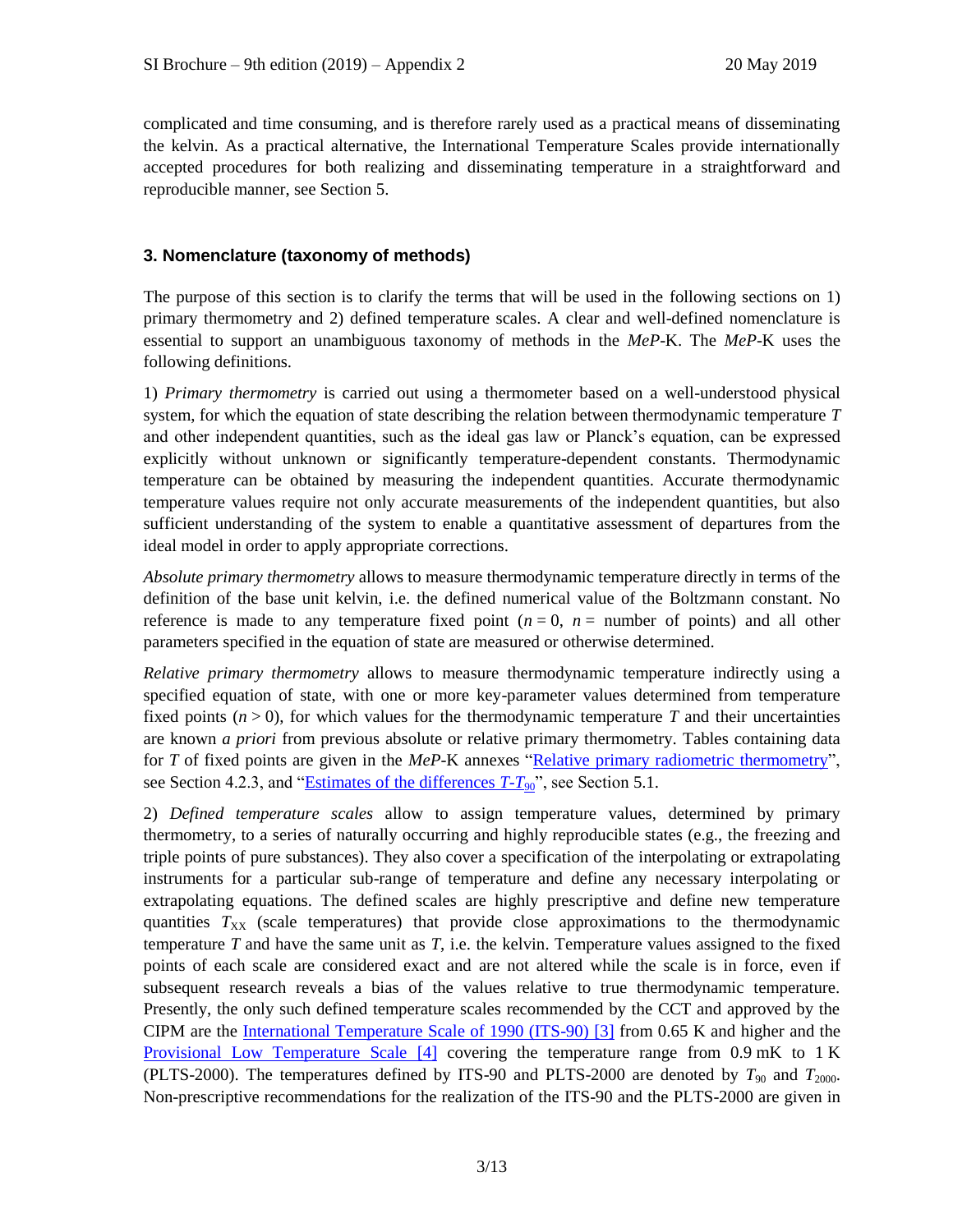the ["Guide to the Realization of the ITS-90"](https://www.bipm.org/en/committees/cc/cct/guide-its90.html) and the ["Guide to the Realization of the PLTS-2000"](https://www.bipm.org/en/committees/cc/cct/guide-plts2000.html), respectively.

There exist also *approximations of defined scales* where fixed points, interpolating or extrapolating instruments, and interpolating or extrapolating equations are different from those specified in the defined scales, but any differences from a scale are sufficiently well understood. Such methods are described in the ["Guide on secondary thermometry"](https://www.bipm.org/en/committees/cc/cct/publications-cc.html).

# **4. Practical realization of the kelvin by primary thermometry**

While the 2018 definition of the kelvin in terms of the Boltzmann constant has no immediate impact on the status of the ITS-90 and the PLTS-2000, there are significant benefits, particularly for temperature measurements below  $\sim$  20 K and above  $\sim$  1300 K, where primary thermometers may offer a lower thermodynamic uncertainty than is currently available with the ITS-90 and the PLTS-2000. In the future, as the primary methods evolve and are expected to achieve lower uncertainties, primary thermometers will become more widely used and gradually replace the ITS-90 and the PLTS-2000 as the basis of temperature measurement.

The primary thermometry methods included in this section fulfil the following criteria:

- At least one example of a complete uncertainty budget has been examined and approved by the CCT.
- The uncertainty of the realization of the kelvin is not more than one order of magnitude larger than the state-of-the-art uncertainty achieved with primary thermometry or defined temperature scales, or the uncertainty needed by the stakeholders.
- At least two independent realizations applying the method with the necessary uncertainty exist.
- A comparison of the realizations with the results of already accepted methods has been carried out.
- The methods are applicable over temperature ranges that are acceptable for the stakeholders in metrology, science or industry.
- The experimental technique necessary for applying the methods is documented in sufficient detail in the open literature so that experts in metrology can realize it independently.

# **4.1 Thermodynamic temperature measurement by acoustic gas thermometry**

# *4.1.1 Principle of primary acoustic gas thermometry*

Primary acoustic gas thermometry (AGT) exploits the relationship between the speed of sound, *u*, in an ideal gas in the limit of zero frequency and the thermodynamic temperature, *T*, of the gas,

$$
u^2 = \frac{\gamma kT}{m} \tag{1}
$$

where *k* is the Boltzmann constant, *m* is the average molecular mass of the gas, and  $\gamma$  is the ratio of the heat capacity of the gas at constant pressure to its heat capacity at constant volume. For ideal monatomic gases,  $\gamma = 5/3$ .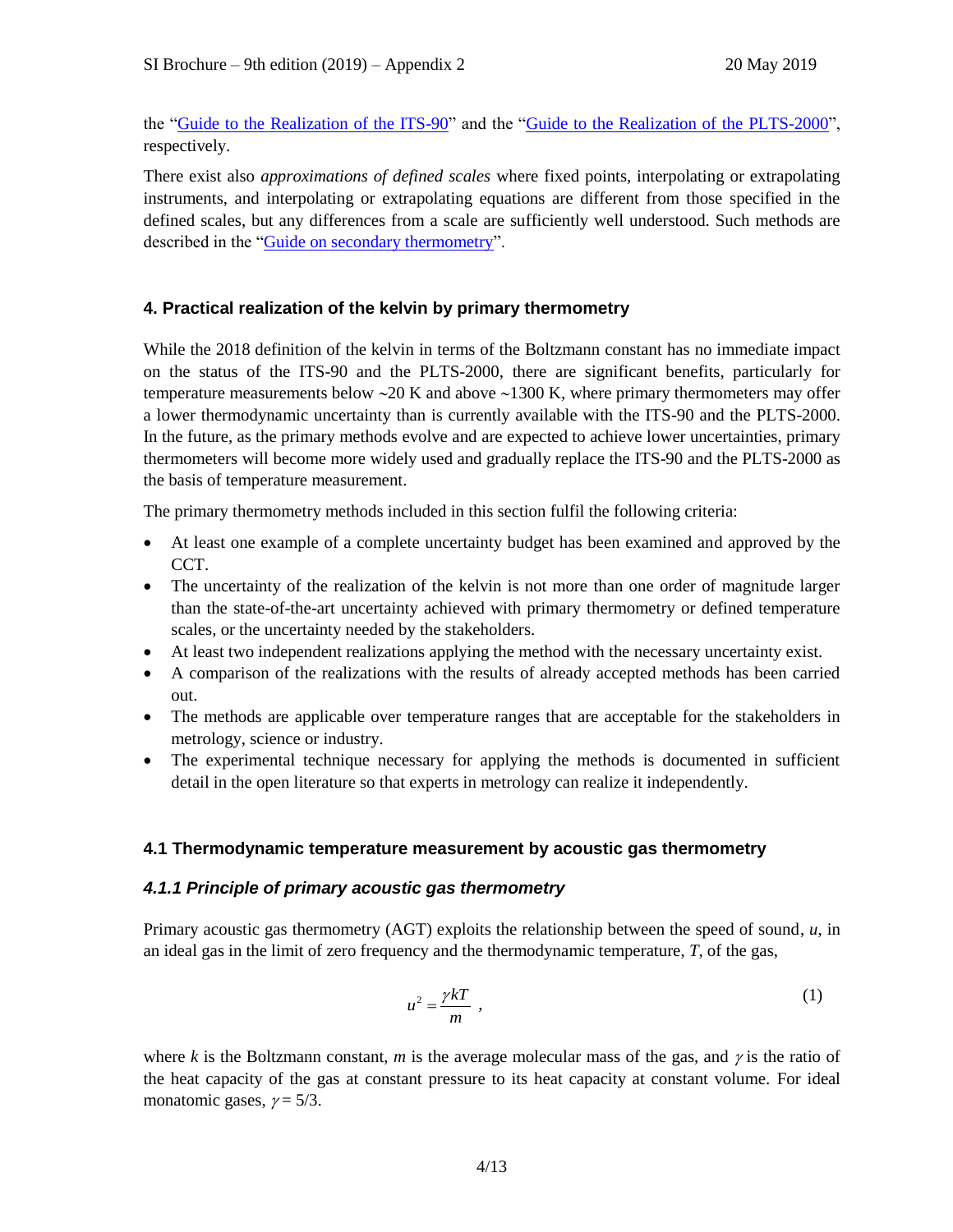# *4.1.2 Absolute primary acoustic gas thermometry*

The speed of sound is deduced from the resonance frequencies of a monatomic gas contained within an isothermal cavity. Accurate determinations of the resonance frequencies require the use of nondegenerate acoustic modes, and often the non-degenerate radially-symmetrical modes of nearly spherical cavities are used. The average radius of the cavity is often determined using microwave resonances. The non-ideal properties of real gases are accommodated with the use of a virial expansion of the speed-of-sound relation and extrapolation to zero pressure.

Measurements of the acoustic resonance frequencies, pressures, cavity dimensions and molecular mass of the gas must be traceable to the metre, the kilogram and the second. Primary AGT has been conducted at the temperature of the triple point of water with relative uncertainties of the order of 10<sup>-6</sup>. However, the low uncertainties claimed for AGT have not yet been confirmed by independent measurements. Details are found in the review paper "Acoustic gas thermometry" by [Moldover](https://doi.org/10.1088/0026-1394/51/1/R1) *et al.* [\[5\]](https://doi.org/10.1088/0026-1394/51/1/R1) and references therein.

## *4.1.3 Relative primary acoustic gas thermometry*

Relative AGT determines the ratios of thermodynamic temperatures from measurements of the ratios of speeds of sound. Typically, a temperature is determined as a ratio with respect to the temperature of a fixed point for which the thermodynamic temperature is known. The measured temperature ratios are usually expressible in terms of measured ratios of lengths and frequencies. Relative AGT has been conducted over a wide temperature range from a few kelvins to above 550 K. Independent realizations of relative AGT typically agree within  $3 \times 10^{-6}$  T in the sub-range 234 K to 380 K. A table containing data for the thermodynamic temperature *T* of fixed points is given in the annex ["Estimates of the differences](https://www.bipm.org/utils/common/pdf/ITS-90/Estimates_Differences_T-T90_2010.pdf)  $T - T_{90}$ ", see Section 5.1.

# **4.2 Spectral-band radiometric thermometry (1235 K and above)**

## *4.2.1 Principle of primary radiometric thermometry*

The basic equation for spectral radiometric thermometry is the Planck law, which gives the spectral radiance<sup>2</sup>,  $L_{b,\lambda}$ , of an ideal blackbody as a function of temperature, *T*,

$$
L_{b,\lambda}(\lambda,T) = \left(\frac{2hc^2}{\lambda^5}\right) \frac{1}{\exp(hc/\lambda kT) - 1},
$$
\n(2)

where *k* is the Boltzmann constant, *h* is the Planck constant, *c* is the speed of light *in vacuo*, and  $\lambda$  is the wavelength *in vacuo*. Spectral radiance is the power emitted per unit area per unit solid angle per unit wavelength and is often expressed with the units W  $m^{-2}$  sr<sup>-1</sup> nm<sup>-1</sup>.

<sup>&</sup>lt;sup>2</sup> The subscript  $\lambda$  on  $L_{b,\lambda}$  in this case indicates that the value is per unit wavelength, and is not a wavelength dependency.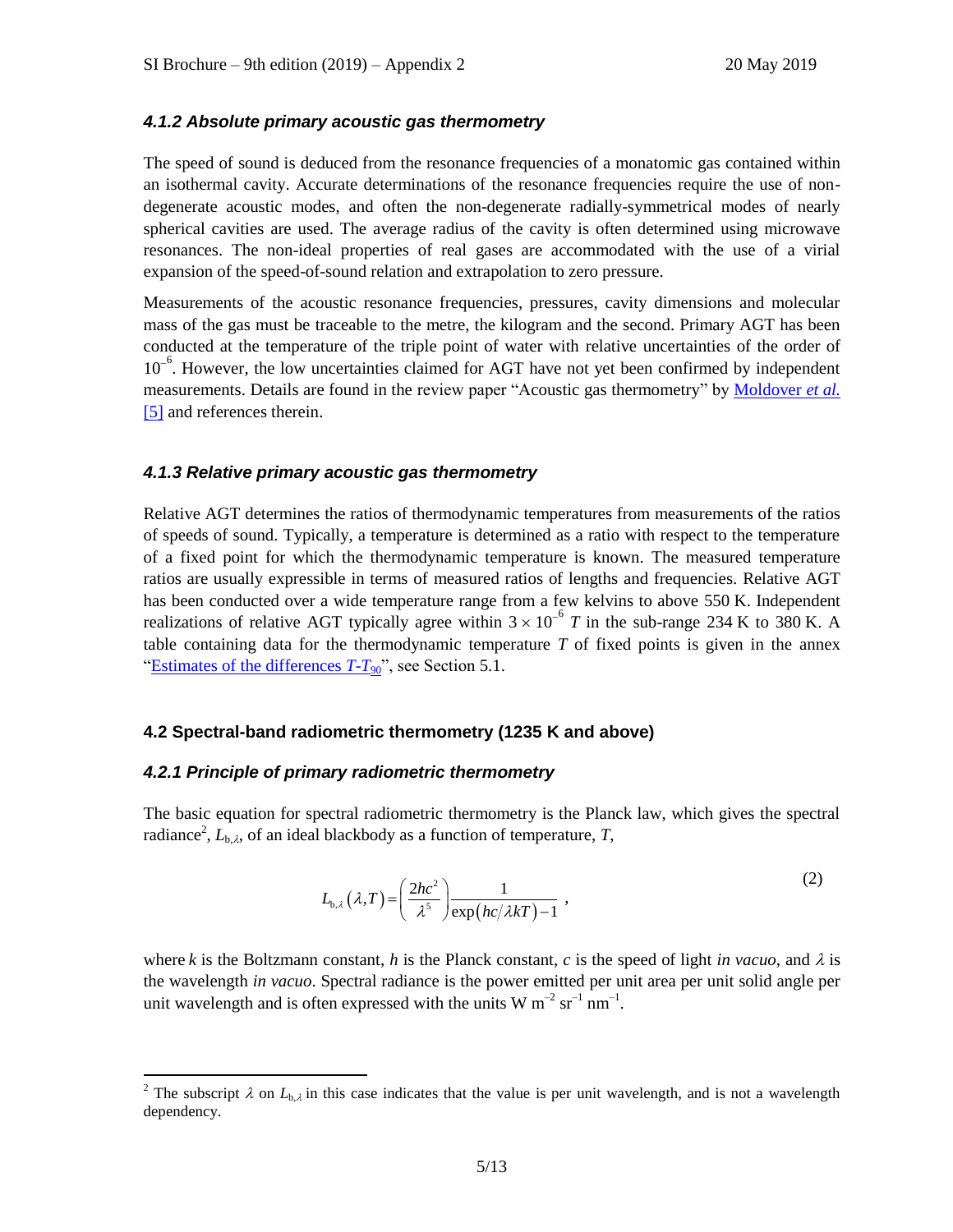# *4.2.2 Absolute primary radiometric thermometry*

Absolute primary radiometric thermometry requires an accurate determination of the optical power, emitted over a known spectral band and known solid angle, by an isothermal cavity of known emissivity. Measurement of the power requires a radiometer, comprising a detector and spectral filter, with known absolute spectral responsivity. The optical system typically includes two coaligned circular apertures separated by a known distance to define the solid angle, and may additionally include lenses or mirrors. The refractive index of the medium in which the measurement is made must also be known. All measurements of the quantities involved must be traceable to the corresponding units of the SI, in particular, the watt and the metre.

Uncertainties of around 0.1 K  $(k = 1)$  at 2800 K are possible with primary radiometric thermometry. Practical guidelines for the realization, including typical uncertainty estimates, are found in the annex ["Absolute primary radiometric thermometry"](https://www.bipm.org/utils/en/pdf/si-mep/MeP-K-2018_Absolute_Primary_Radiometry.pdf) and references therein. Methods used for determining the uncertainty associated with thermodynamic temperature as measured using absolute primary radiometric thermometry are described in the annex ["Uncertainty estimation in primary radiometric](https://www.bipm.org/utils/en/pdf/si-mep/MeP-K-2018_Absolute_Primary_Radiometry_Uncertainty.pdf)  [temperature measurement"](https://www.bipm.org/utils/en/pdf/si-mep/MeP-K-2018_Absolute_Primary_Radiometry_Uncertainty.pdf) and references therein.

# *4.2.3 Relative primary radiometric thermometry*

For relative primary radiometric thermometry, the absolute spectral responsivity of the radiometer is not required, nor is quantification of the geometric factors defining the solid angle. Instead, the optical power is measured relative to optical power measurements made of one or more fixed-point blackbodies, each with known thermodynamic temperature. There are three recognisable approaches to relative primary thermometry:

- extrapolation from one fixed point, which requires only knowledge of the relative spectral responsivity of the detector and filter;
- interpolation or extrapolation from two fixed points, which requires only the bandwidth of the responsivity;
- interpolation or extrapolation from three or more fixed points, for which detailed measurements of responsivity are not required.

The interpolation and extrapolation is greatly simplified with the use of a well-understood parametric approximation of the integral expression of the optical power (e.g., by the Planck form of the Sakuma–Hattori equation), which eliminates the need to iteratively solve the integral equation describing the measured optical power.

Relative primary radiometric thermometry gives uncertainties that are only slightly higher than absolute primary radiometric thermometry. Guidelines for the realization, including typical uncertainty estimates, are found in the annex ["Relative primary radiometric thermometry"](https://www.bipm.org/utils/en/pdf/si-mep/MeP-K-2018_Relative_Primary_Radiometry.pdf) and references therein.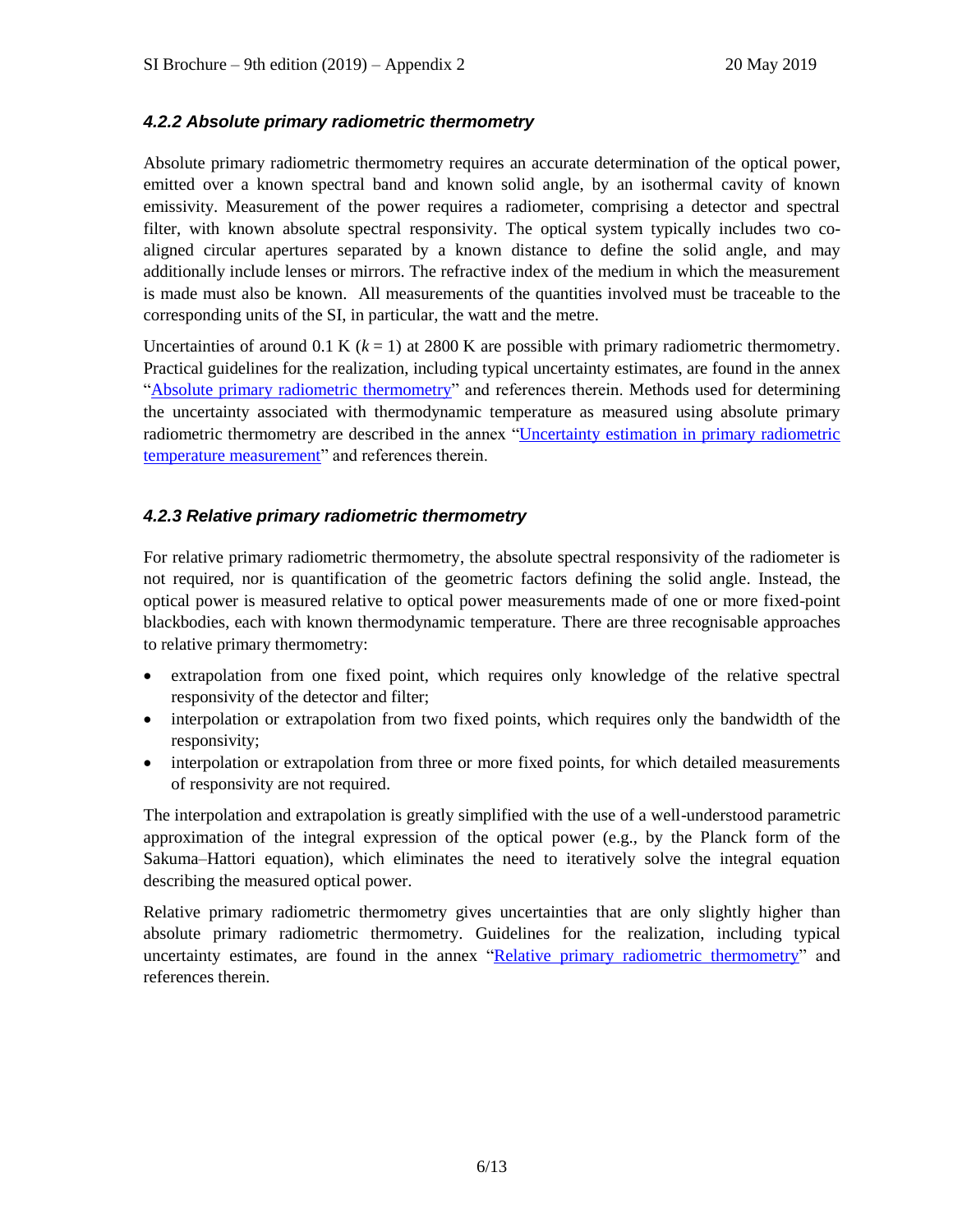## **4.3 Thermodynamic temperature measurement by polarizing gas thermometry**

#### *4.3.1 Principle of primary polarizing gas thermometry*

Polarizing gas thermometry (PGT) is based on the in-situ measurement of the gas density via its electromagnetic properties. The basic working equations are the Clausius-Mossotti and Lorentz-Lorenz equation, which have been independently theoretically derived. The Clausius-Mossotti equation describes the gas behaviour in an electric field by the relative dielectric constant (permittivity)  $\varepsilon_r$ . For an ideal gas, its combination with the equation of state yields the rigorous relationship between  $\varepsilon_r$  and the gas pressure *p*:

$$
\frac{\varepsilon_r - 1}{\varepsilon_r + 2} = \frac{A_{\varepsilon} p}{RT} , \qquad (3)
$$

where  $A_{\varepsilon}$  is the molar electric polarizability. The Lorentz-Lorenz equation describes the propagation of electromagnetic waves by the refractive index *n*. Its combination with the equation of state of an ideal gas can be approximated with a relative uncertainty of less than one part per million (ppm) at gas densities up to 0.1 mol/cm<sup>3</sup> by the rigorous relationship between *n* and *p*:

$$
\frac{n^2 - 1}{n^2 + 2} = \frac{(A_{\varepsilon} + A_{\mu})p}{RT} ,
$$
\n(4)

where  $A_{\mu}$  is the molar magnetic polarizability. The two relationships are closely related since  $n^2 = \varepsilon_r \mu_r$ , with  $\mu_r$  being the relative magnetic permeability. At non-zero gas densities, the properties of real gases deviate from the ideal equations above, and power series expansions with different virial coefficients have to be used for the Clausius-Mossotti equation, Lorentz-Lorenz equation and the equation of state. But for primary thermometry, the ideal-gas properties may be determined by extrapolation to zero density.

Each of the two relationships is the physical basis for one kind of PGT. Dielectric-constant gas thermometry (DCGT) measures  $\varepsilon_r$  by the change of the capacitance of a suitable capacitor by the measuring gas. Refractive-index gas thermometry (RIGT) detects resonances of electromagnetic waves in a cavity resonator. DCGT and RIGT share several challenges. The polarizabilities must be known from ab initio calculations. With sub-ppm uncertainties, this is at present only fulfilled for helium, which has small polarizabilities of order  $A_\varepsilon \approx 0.52 \text{ cm}^3/\text{mol}$  and  $A_\mu \approx -0.0000079 \text{ cm}^3/\text{mol}$ . Both DCGT and RIGT share the need of accurately measuring the pressure traceably to the SI base units metre, kilogram and the second.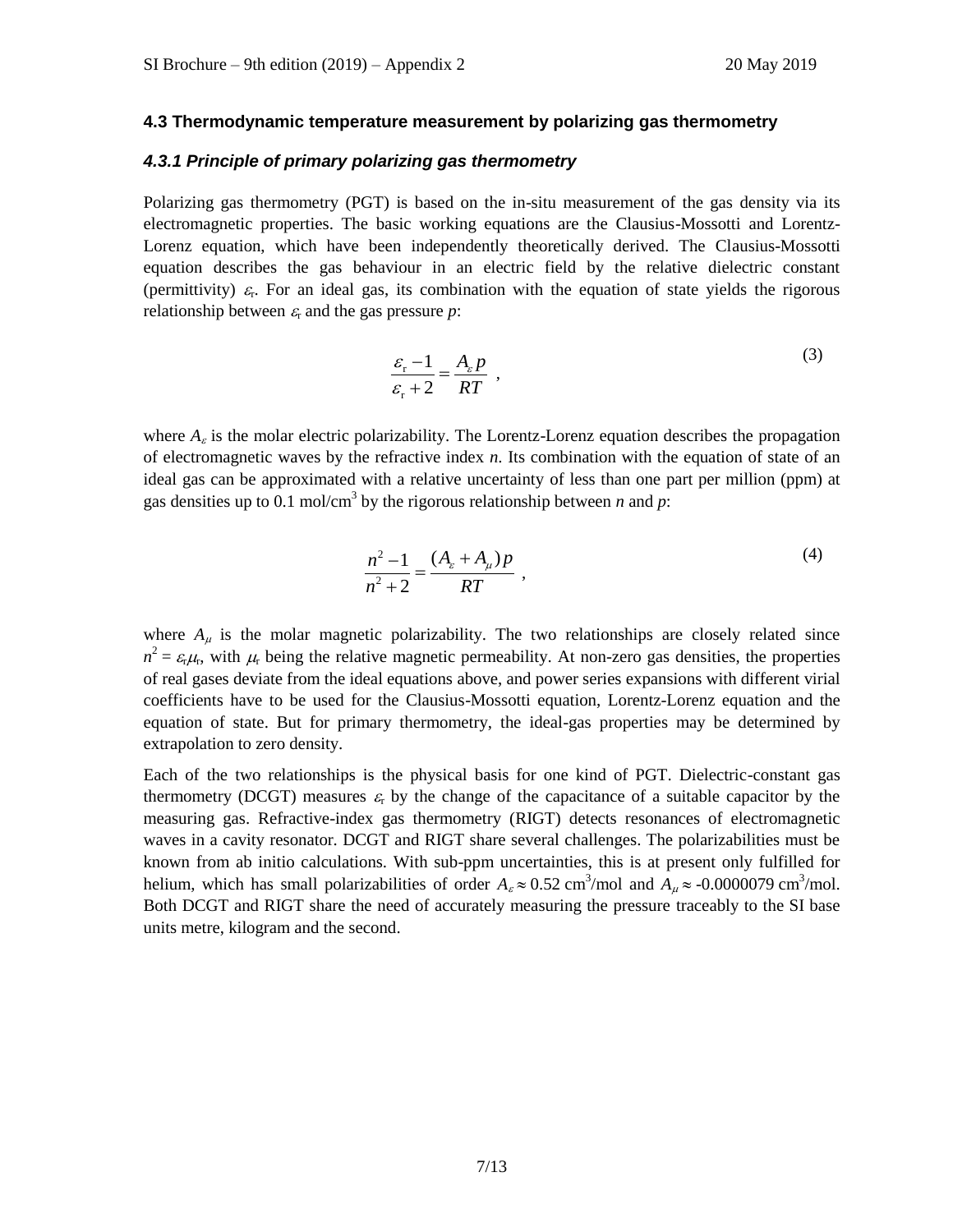## *4.3.2 Dielectric-constant gas thermometry*

The dielectric constant is determined via the change of the capacitance  $C(p)$  of a suitable capacitor measured with and without the measuring gas. This works ideally only for a pressure-independent configuration of the capacitor. In practice, changes of the electrode geometry with pressure are unavoidable and have to be taken into account. This leads for a highly-stable capacitor to a linear experimental equation for the determination of  $\varepsilon_r$ ,

$$
\varepsilon_{\rm r} = \frac{C(p)}{C(0)(1 + \kappa_{\rm eff} p)}\,,\tag{5}
$$

where  $\kappa_{\text{eff}}$  is the negative isothermal effective compressibility and  $C(0)$  is the capacitance of the evacuated capacitor<sup>3</sup>. Because of the small  $A_\varepsilon$  value of helium, the capacitance changes have to be measured using a high-precision ratio-transformer bridge, the quality of which is comparable with those applied for the realization and dissemination of the capacitance unit.

For deriving the complete working equation of DCGT, the experimental equation for  $\varepsilon_r$  has to be combined with the relationship between  $\varepsilon_r$  and p. Applying the complete working equation, isotherms  $C(p)$  versus *p* at constant temperature have to be measured for determining the DCGT results in the ideal-gas limit by extrapolation. In this limit, the values of the virial coefficients are not needed and values of the thermodynamic temperature *T* can be deduced.

Besides knowledge of the polarizability of the measuring gas and a traceable pressure measurement as mentioned above, absolute primary DCGT requires calculation of the effective compressibility of the measuring capacitor from the individual elastic constants of the construction materials. Traceability to the capacitance unit is not necessary because only capacitance ratios are needed. Primary DCGT has been conducted at the triple point of water with relative uncertainty of order 1 ppm. The relative uncertainty of primary DCGT results in the low-temperature range decreases from about 40 ppm at 2.5 K to about 10 ppm around 100 K. All results are confirmed by independent thermodynamic measurements within the uncertainty estimates. Details are found in the review paper "Dielectric-constant gas thermometry" by [Gaiser](https://doi.org/10.1088/0026-1394/52/5/S217) *et al.* [6] and the references therein.

The requirement for SI-traceable, low-uncertainty pressure measurements can be relaxed by conducting relative primary DCGT. For instance, measurements on isobars require only that *p* is stabilized by the aid of an uncalibrated pressure balance. But due to the complicated temperature dependence of the elastic constants of the construction materials, and thus of  $\kappa_{\rm eff}$  of the measuring capacitor, simple ratio measurements are not sufficient.

# *4.3.3 Refractive-index gas thermometry*

In the context of absolute primary microwave RIGT, the refractive index is determined from measurements of microwave resonance frequencies  $f_m(p)$  of a gas-filled isothermal cavity. (The subscript "*m*" specifies a particular microwave mode.) Quasi-spherical or cylindrical cavity shapes

 $3$  The term "effective" indicates the fact that each capacitor is a composite because small pieces of insulator materials are necessary to isolate the electrodes electrically.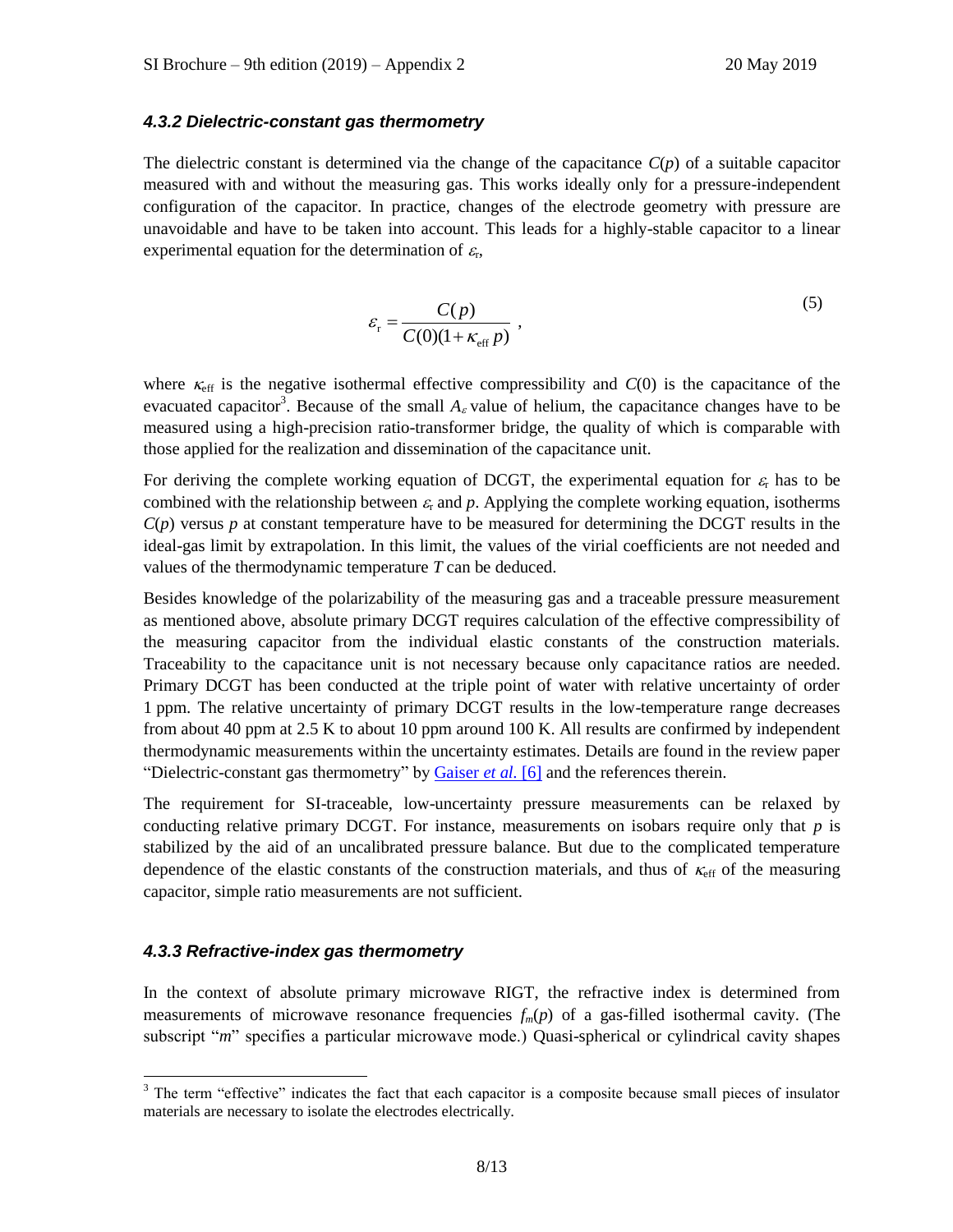are typically employed, with the cavity dimensions at the working gas pressure calculated by combining the positive isothermal effective compressibility  $\kappa_{\text{eff}}$  of the resonator shell with cavity resonance measurements performed in vacuum  $f_m(0)$  (the sign of  $\kappa_{\rm eff}$  depends on the design of the cavity resonator):

$$
n^{2} = \frac{f_{m}^{2}(0)}{f_{m}^{2}(p)(1 - \kappa_{\text{eff}} p)^{2}} \approx \frac{f_{m}^{2}(0)}{f_{m}^{2}(p)} (1 + 2\kappa_{\text{eff}} p) . \tag{6}
$$

This experimental equation for the determination of  $n^2$  is similar to that of DCGT for  $\varepsilon_r$ , except that the influence of the negative effective compressibility  $\kappa_{\text{eff}}$  is twice as large. The equation contains ratios of microwave resonance frequencies  $f_m(0)/f_m(p)$ . These ratios can be measured accurately using a clock that is stable for the interval required for thermally-equilibrated measurements of  $f_m(0)$  and  $f_m(p)$  to be completed (usually days to weeks for an isotherm).

For deriving the complete working equation of RIGT, the experimental equation for  $n^2$  has to be combined with the relationship between  $n^2$  and p. Furthermore, for describing the real-gas properties of helium, power series with different virial coefficients have to be used both for the Lorentz-Lorenz equation and the equation of state. Applying the complete working equation, isotherms  $n^2$  versus  $p$  at constant temperature may be measured for determining the RIGT results in the ideal-gas limit by extrapolation. In this limit, the values of the virial coefficients are not needed and values of the thermodynamic temperature *T* can be deduced.

Besides the knowledge of the polarizability of the measuring gas and a traceable low-uncertainty pressure measurement as mentioned above, absolute primary RIGT requires calculation of the effective compressibility of the measuring resonator shell from the individual elastic constants of the construction materials. Absolute primary RIGT has been conducted using helium gas at the temperature of the triple point of water with relative uncertainty of the order of 10 ppm, and at the temperatures of the triple points of neon, oxygen, and argon with relative uncertainties of the order 20 ppm. All results are confirmed by independent thermodynamic measurements within the uncertainty estimates. Details are found in the review paper "Refractive-index gas thermometry" by [Rourke](https://doi.org/10.1088/1681-7575/ab0dbe) *et al.* [7] and the references therein.

The requirement for SI-traceable, low-uncertainty pressure measurements can be relaxed by conducting relative primary RIGT. For instance, measurements on isobars require only that *p* is stabilized by the aid of a pressure balance with weaker calibration constraints than required for absolute primary RIGT. However, the complicated temperature dependence of the elastic constants of the construction materials, and thus of  $\kappa_{\text{eff}}$  of the measuring resonator, must be taken into account and simple ratio measurements may not be sufficient.

## **4.4 Thermodynamic temperature measurement by Johnson noise thermometry**

## *4.4.1 Principle of primary Johnson noise thermometry*

Primary Johnson noise thermometry (JNT) is based on the thermal agitation of the charge carriers inside an electrical conductor and the fluctuation-dissipation theorem as its theoretical description.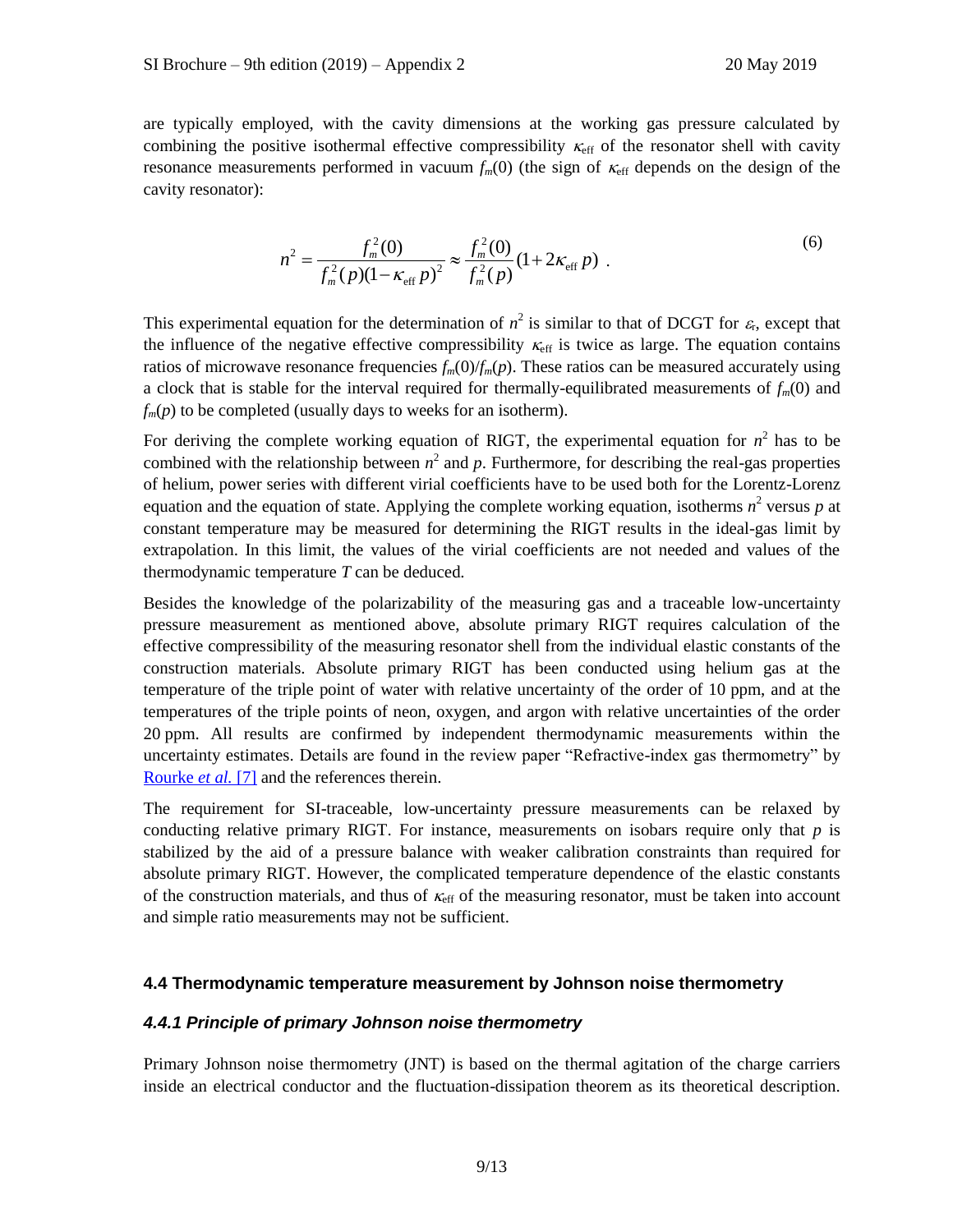The power spectral density  $S_V(f, T)$  of the noise voltage *V* across a complex electrical impedance  $Z(f)$ is given by

$$
S_V(f,T) = 4hf \operatorname{Re}(Z(f)) \left[ \frac{1}{2} + \frac{1}{\exp(hf/kT)} \right],
$$
\n(7)

where *f* is frequency, *T* is the thermodynamic temperature, *h* is Planck's constant, *k* is Boltzmann's constant, and Re means the real part. The impedance can be, but is not necessarily a resistor with resistance  $\text{Re}(Z(f)) = R$ . Neglecting for  $hf \ll kT$  the quantum corrections, this equation yields the Nyquist formula

$$
\langle V^2 \rangle = 4kTR\Delta f \quad , \tag{8}
$$

where  $\Delta f$  is the bandwidth over which the noise voltage is measured. To the lowest order, the quantum effects introduce a relative correction equal to  $(hf/kT)^2/12$ , which amounts for instance to  $2 \times 10^{-10}$  at 1 mK and 1 kHz or less than  $2 \times 10^{-9}$  for temperatures near 300 K and frequencies below 1 GHz.

## *4.4.2 Absolute primary low-temperature Johnson noise thermometry (below 4 K)*

Absolute primary JNT at low temperatures requires the measurement of the power spectral density on a noise source with an exactly known impedance *Z*(*f*), which generally may be frequency dependent. The noise source is usually made of a high-purity metal containing negligible amounts of magnetic impurities to ensure a temperature-independent impedance. At low temperatures, the noise signals are very small and preferably measured with a sensor based on a superconducting quantum interference device (SQUID). In the evaluated frequency band, the electronic transfer function of the whole circuit including the noise source and the SQUID sensor must be precisely determined. Relative combined standard uncertainties of order  $1 \times 10^{-3}$  have been achieved for thermodynamic temperatures determined by absolute primary low-temperature JNT. Details are found in the annex ["Low-temperature Johnson noise thermometry"](https://www.bipm.org/utils/en/pdf/si-mep/MeP-K-2019-LT_Johnson_Noise_Thermometry.pdf) and the references therein. See also Qu *et al.* [8] and Flowers-Jacobs *et al.* [9].

# *4.4.3 Relative primary low-temperature Johnson noise thermometry (below 4 K)*

In relative primary low-temperature JNT, ratios of temperatures are determined from the ratio of the measured noise power spectral density to the noise power spectral density measured at a reference temperature for which the thermodynamic value is known. The uncertainty of relative primary JNT may be of the same level or lower as for absolute primary JNT provided the uncertainty for the thermodynamic reference temperature is sufficiently low. Details are found in the annex ["Low](https://www.bipm.org/utils/en/pdf/si-mep/MeP-K-2019-LT_Johnson_Noise_Thermometry.pdf)[temperature Johnson noise thermometry"](https://www.bipm.org/utils/en/pdf/si-mep/MeP-K-2019-LT_Johnson_Noise_Thermometry.pdf) and the references therein.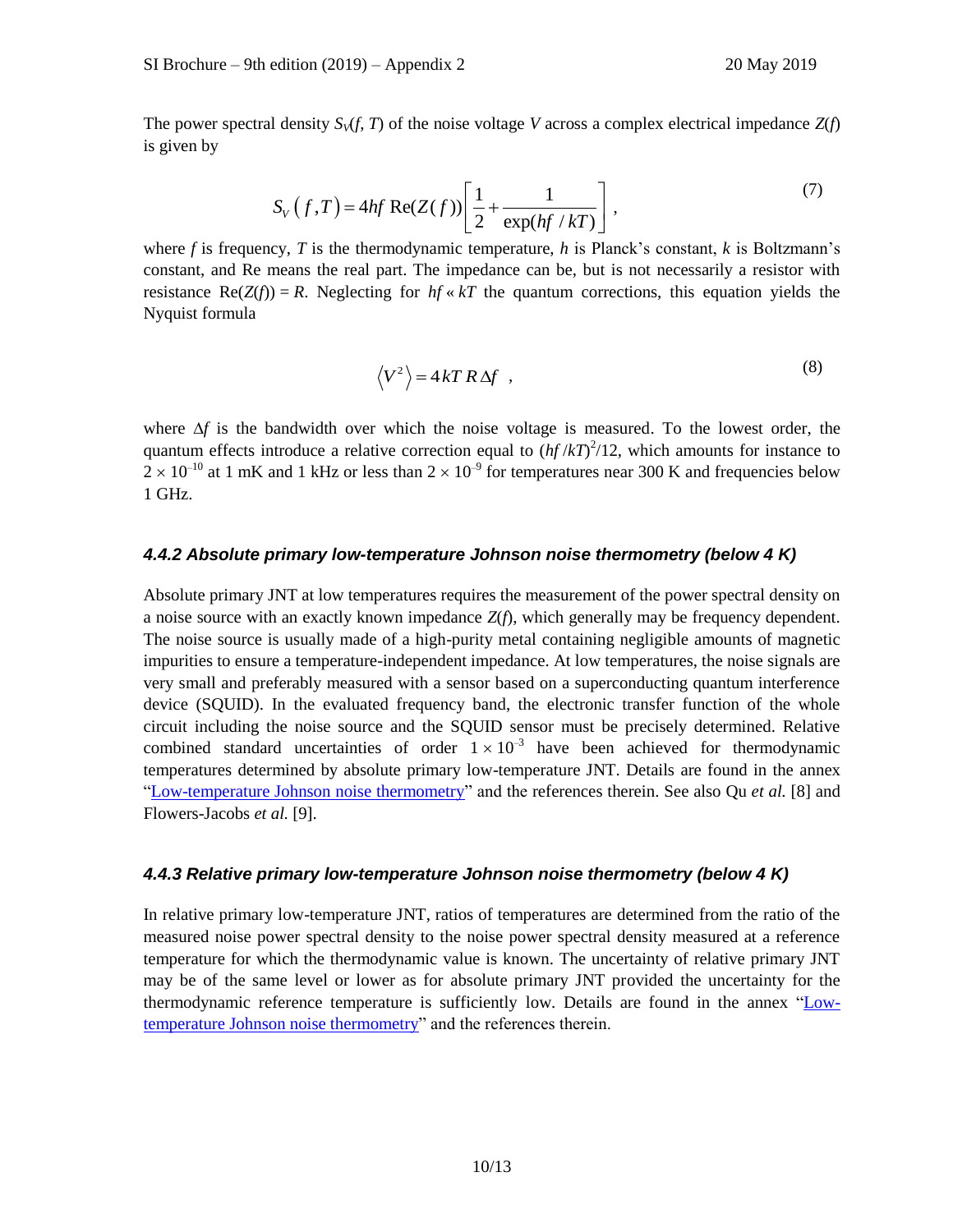# *4.4.4 Absolute primary Johnson noise thermometry (above 1 K)*

The power spectral density is deduced from measurements of the root-mean-square noise voltage (or noise current) over the measured bandwidth of the measurement system, and from measurement of the resistance. The non-ideal ac properties of real resistors and connecting leads may be accommodated with the use of a frequency-dependent model and extrapolation to zero frequency.

Measurements of the voltage, resistance, and bandwidth must all be traceable to the ampere, the kilogram, and the second. Absolute primary JNT has been conducted at the temperature of the triple point of water with relative uncertainties of the order of  $4 \times 10^{-6}$ . Purely electronic measurements have been performed by comparing the thermal noise power with the noise power of a quantumaccurate pseudo-random noise waveform generated with a superconducting Josephson-junction waveform synthesizer. The low uncertainties claimed for JNT have been confirmed by independent measurements using absolute primary acoustic gas thermometry. Details on absolute primary JNT can be found in the annex ["Primary Johnson noise thermometry"](https://www.bipm.org/utils/en/pdf/si-mep/MeP-K-2018-Document-being-prepared.pdf) and references therein.

# *4.4.5 Relative primary Johnson noise thermometry (above 1 K)*

Relative primary JNT determines the ratios of thermodynamic temperatures from measurements of the ratios of the power spectral densities. Typically, a temperature is determined as a ratio with respect to the temperature of a fixed point for which the thermodynamic temperature is known. The measured temperature ratios are usually expressible in terms of measured ratios of noise power and resistance. Relative primary JNT has been conducted over a wide temperature range to above 2500 K. Details on relative primary JNT can be found in the annex ["Primary Johnson noise thermometry"](https://www.bipm.org/utils/en/pdf/si-mep/MeP-K-2018-Document-being-prepared.pdf) and references therein.

# **5. Practical realization of the kelvin applying defined temperature scales**

The CIPM has adopted a series of International Temperature Scales; firstly in 1927, acting under the authority of the CGPM and, since 1937, on the advice of its CCT. Subsequent to the 1927 scale, new scales have been adopted in 1948, 1968, and 1990, with occasional minor revisions in intervening years. In 2000 a Provisional Low Temperature Scale PLTS-2000 was adopted for temperatures below 1 K.

It should be noted that the fixed-point temperatures assigned in an International Temperature Scale are exact with respect to the respective scale temperature (there is no assigned uncertainty) and fixed (the value remains unchanged throughout the life of the scale). As a consequence, the definition of the kelvin in terms of the Boltzmann constant has no effect on the temperature values or realization uncertainties of the International Temperature Scales.

The International Temperature Scale of 1990 (ITS-90) from 0.65 K upwards and the Provisional Low Temperature Scale from 0.9 mK to 1 K (PLTS-2000) will remain in use in the foreseeable future allowing precise, reproducible and practical approximations to thermodynamic temperature. In particular, the most precise temperature measurements in the temperature range from approximately -250 °C to 960 °C will, at least initially, continue to be traceable to standard platinum resistance thermometers calibrated according to the ITS-90.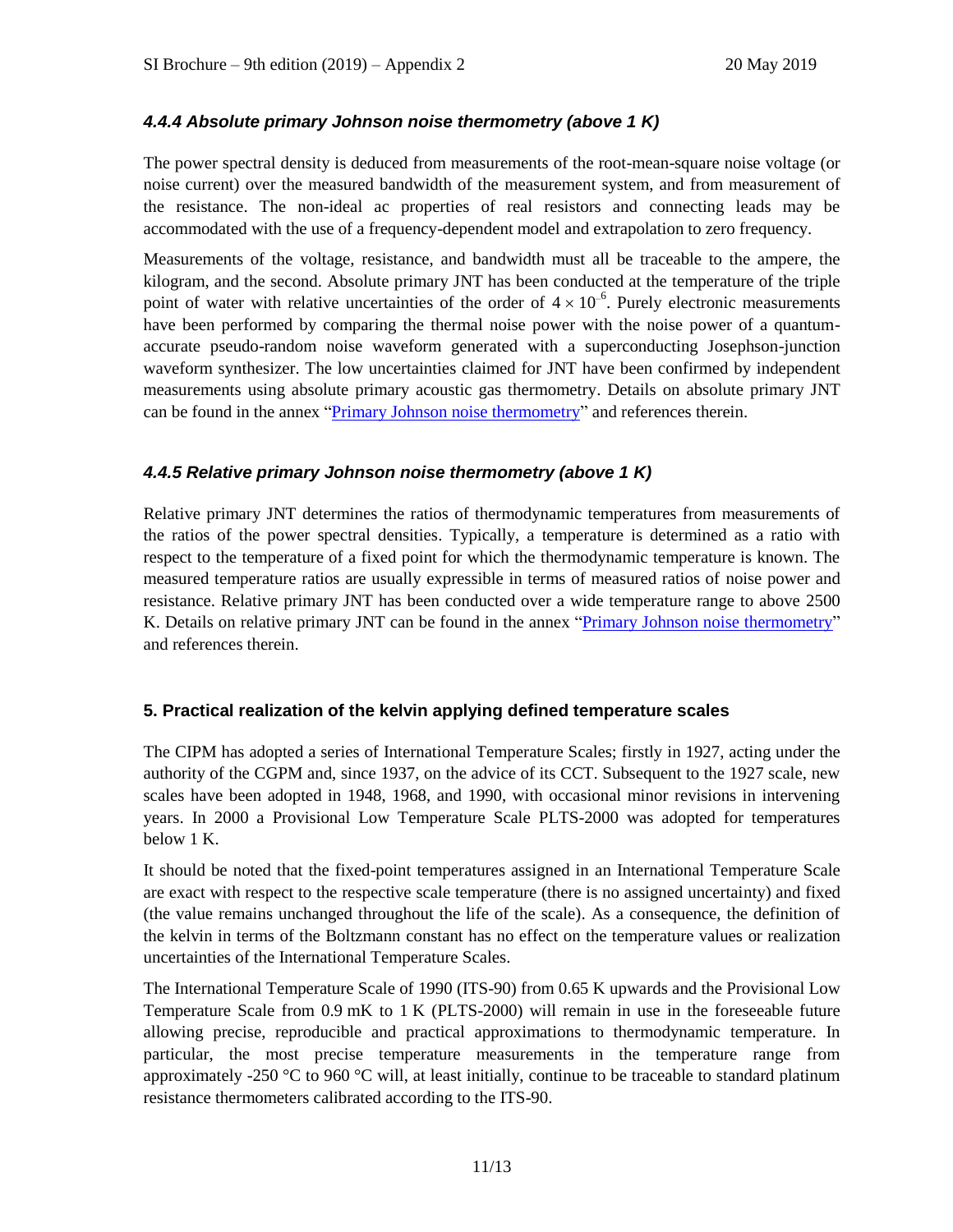## **5.1 International Temperature Scale of 1990 (ITS-90) for temperatures above 0.65 K**

The ITS-90 [Recommendation 5, CI-1989] is the most recent descendant of the original International Temperature Scale of 1927 and replaced the International Practical Temperature Scale of 1968 (IPTS-68) and its extension, the 1976 Provisional 0.5 K to 30 K Temperature Scale (EPT-76). The ITS-90 covers the temperature range from 0.65 K to the highest temperatures that can be determined practically by radiometric means. [Guides](https://www.bipm.org/en/committees/cc/cct/publications-cc.html) are available for both the ITS-90 and approximating methods to the ITS-90.

Besides the text of the ITS-90<sup>4</sup>, the **Technical Annex** of the *MeP*-K is mandatory for the realization of the ITS-90. This annex specifies the isotopic composition of the three fixed-point substances water, hydrogen and neon. Such a specification is not included in the scale definition itself. For the former definition of the base unit kelvin via the temperature of the triple point of water, the same isotopic composition as that given in the annex was specified by the CIPM at its  $94<sup>th</sup>$  meeting in 2005. Furthermore, the Technical Annex contains equations, which facilitate corrections for the results obtained with fixed-point samples having other isotopic compositions.

Recommended differences between thermodynamic temperature  $T$  and temperature  $T_{90}$  on the ITS-90,  $T-T_{90}$ , together with their uncertainties are given in the annex "Estimates of the differences" *[T](https://www.bipm.org/utils/common/pdf/ITS-90/Estimates_Differences_T-T90_2010.pdf)*-*T*<sub>90</sub>" of the *MeP*-K. They constitute a support to high-accuracy measurements of *T*. The user can easily convert measurements obtained in terms of  $T_{90}$  to  $T$  and vice versa. Since the fixed-point temperatures assigned in the ITS-90 have no uncertainty, the differences  $T-T_{90}$  allow directly deducing *T* values for the fixed points and their uncertainties.

# **5.2 Provisional Low Temperature Scale from 0.9 mK to 1 K (PLTS-2000)**

Considerable research has been carried out to establish a temperature scale extending to temperatures lower than 0.65 K. This has resulted in PLTS-2000, adopted in 2000 by the CIPM [Recommendation 1, CI-2000]. The PLTS-2000 defines temperature from 1 K down to 0.9 mK. It is explicitly a provisional scale, recognising that the data sets comprising the basis of the scale were somewhat inconsistent below 10 mK. In the temperature range from 0.65 K to 1 K, temperature may be defined using either the ITS-90 or the PLTS-2000. Either scale is acceptable; the choice of scale is oriented by convenience or the attainable uncertainty of realization. In those rare cases where use of both scales is convenient,  $T_{2000}$  offers a better approximation of thermodynamic temperature than  $T_{90}$ in the overlapping region.

In contrast to the ITS-90, for which the Technical Annex of the *MeP*-K contains important specifications, only the text of the scale is mandatory for the realization of temperatures  $T_{2000}$  on the PLTS-2000. A [guide](https://www.bipm.org/en/committees/cc/cct/guide-plts2000.html) for the realization of the PLTS-2000 describes methods by which the PLTS-2000 can be realized successfully.

<sup>4</sup> The first sentence of Section 1 *Units of Temperature* of this text has been superseded by the explicit-constant definition of the SI unit of thermodynamic temperature given in Section 2.